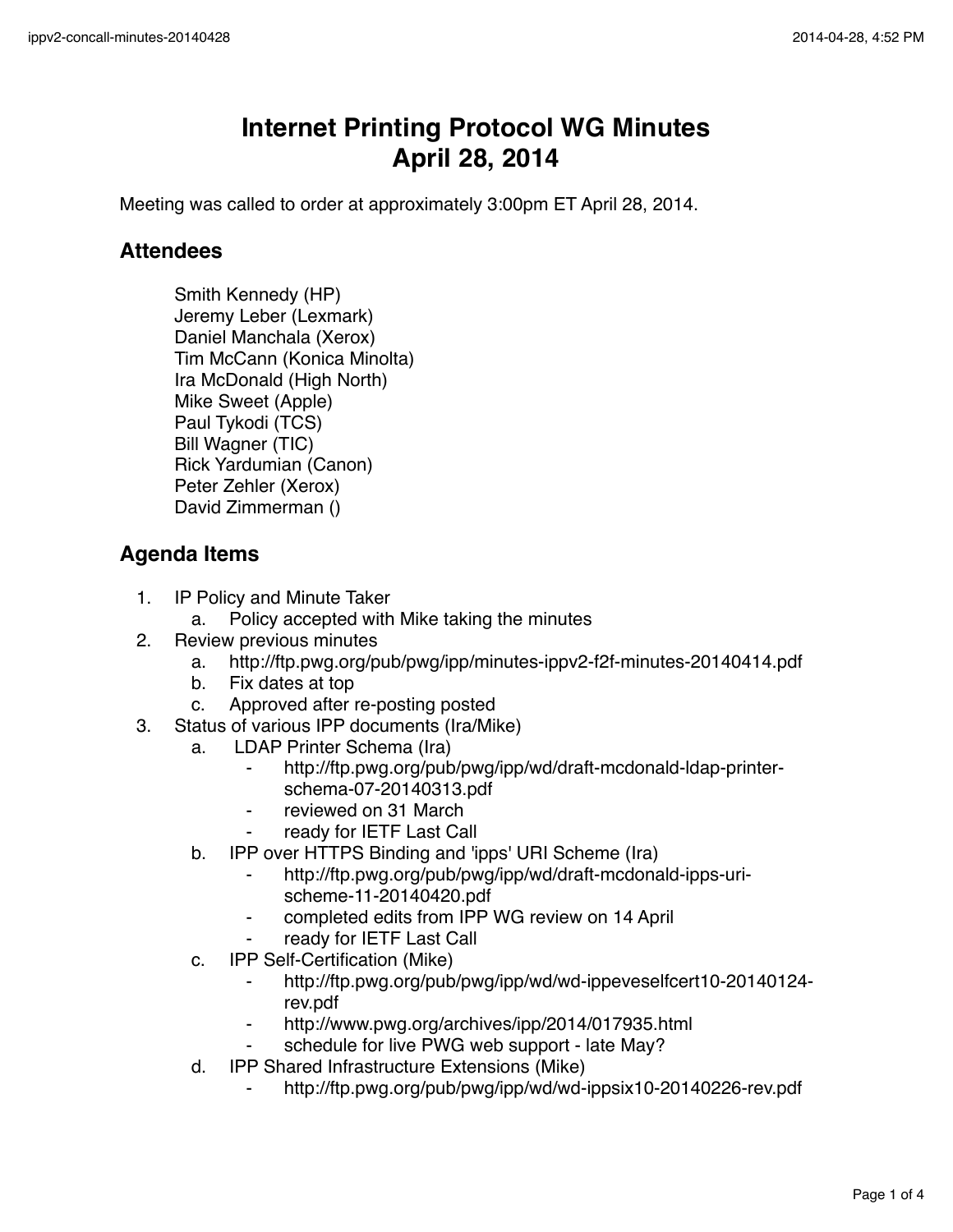- ⁃ Prototoype draft
- waiting for prototype reports
- e. IPP Finishings v2.0 (Mike)
	- ⁃ http://ftp.pwg.org/pub/pwg/ipp/wd/wd-ippfinishings20-20140116 rev.pdf
	- Ira/Mike still need to cross-check w/ Finisher MIB (RFC 3805)
	- ⁃ Waiting for Mike to publish a prototype draft
- 4. IPP Scan Service (Pete Zehler)
	- a. http://ftp.pwg.org/pub/pwg/ipp/wd/wd-ippscan10-20140421-rev.pdf
	- b. Pete will include changes based on feedback on the IPP mailing list from Mike Sweet
	- c. Section 8.2.1.1, 8.4.2.5:
		- MUST NOT include document-password, job-password, jobpassword-encryption
		- SHOULD NOT include attributes for authentication/security
	- d. Section 8.4.2.6:
		- ⁃ 1setOf keyword
		- list of member attributes that can be included in destinationattributes
		- OPTIONAL instead of "optional"
	- e. Next version of document can be Stable
- 5. Review of IPP Implementor's Guide v2.0 (Smith)
	- a. http://ftp.pwg.org/pub/pwg/ipp/wd/wd-ippig20-20140410-rev.pdf
	- b. Continue at section 4.3
	- c. 4.3:
		- No document-format  $=$  unfiltered
		- ⁃ Mention document-format-varying-attributes attributes in response as a way to determine whether supported attributes/values vary depending on document-format
		- ⁃ For BETTER: can do two requests or do a single request getting all and then only follow up if document-format-varying-attributes
		- ⁃ Drop "attribute" after "requested-attributes"
		- Drop "SHOULD" from the BETTER response.
		- ⁃ Drop current BEST, promote BETTER to BEST
	- d. 4.x: Remove any hidden conformance requirements for Printers basically this document is about recommendations for existing standards, which define those conformance requirements
	- e. Add IPP web page on potential future work:
		- ⁃ Get-User-Supported-Values operation
		- other attributes/operations that have been proposed
	- f. 4.4:
		- ⁃ "Check Constraints Between Chosen Options"
		- Reword intro slightly
		- ⁃ BAD is do nothing
		- ⁃ POOR is "use local model-specific data, e.g. PPDs OR using validate-job whenever a control is changed
	- g. 4.5.1, 4.5.2: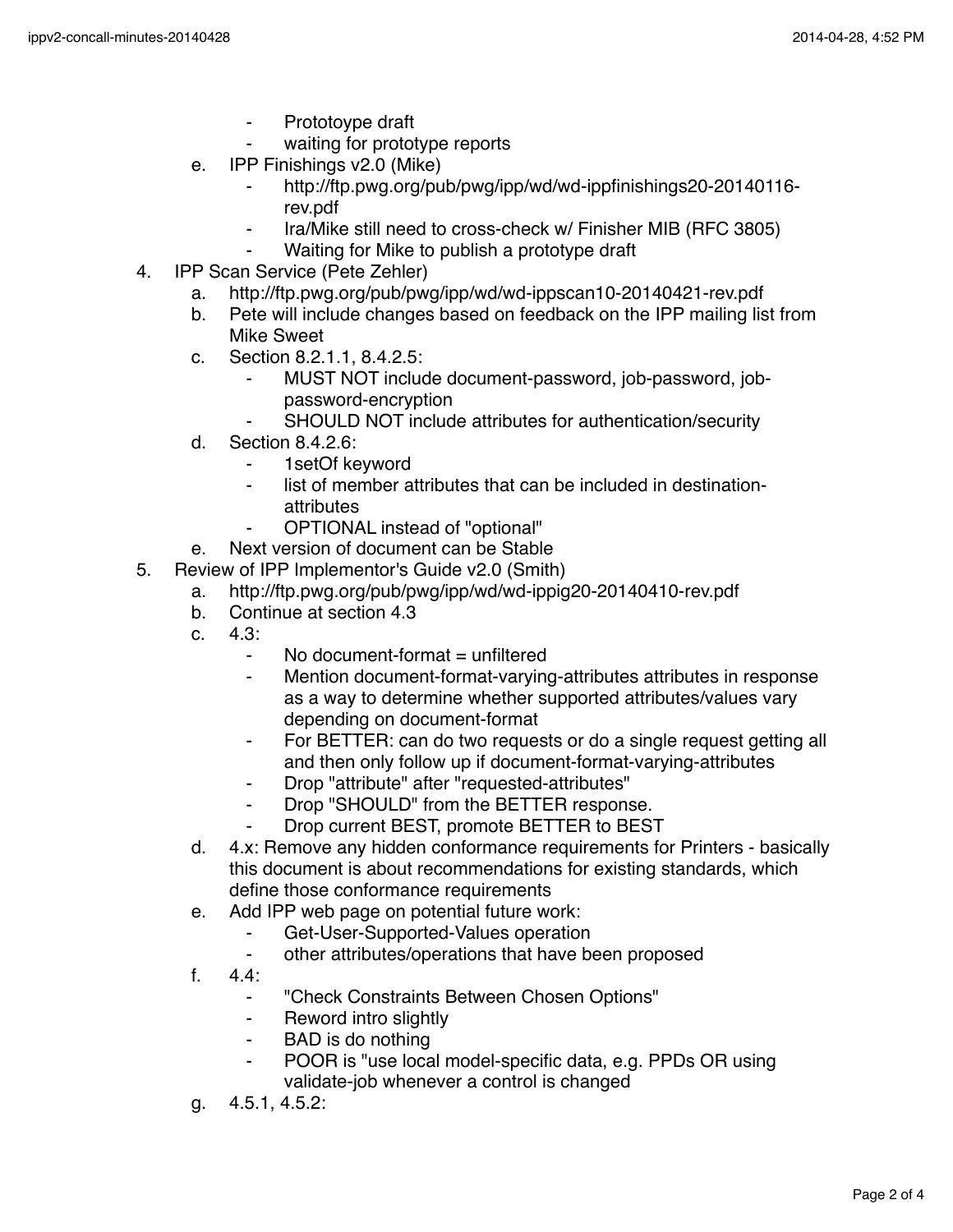- ⁃ BETTER: Replace "zombie" with "a job with no documents"
- Rather than warning about missing last-document, advise to include last-document=true to close the job
- Add some text in the intro about the advantages of Create-Job over Print-Job/URI and how it allows for more reliable cancellation (with section reference to cancel stuff)
- Make Close-Job optional only if last-doument has not been specified as true
- h. 4.5.3:
	- ⁃ POOR: Just "do nothing"
	- ⁃ Drop BETTER
- i. 4.6:
	- Line 841: "SHOULD support" -> "can use"
	- ⁃ Drop unnecessary italic comments in options
	- ⁃ << time passes >>
	- BEST: Include subscription attributes in Create-Job operation
- j. 4.7:
	- Line 918/927: Print/Send with HTTP chunking
	- BEST: Finish current page (even if remainder is blank) so that document data is correctly formed
	- First bullet: "<< client has created a document and is sending document data>>"
	- Reword "via separate connection"; sending IPP Cancel-Job happens before stopping document data
- k. 4.8:
	- Line 934-935: Remove last sentence.
	- ⁃ Drop "sub-par user experience" from BAD
	- Don't use JPS3 or other acronyms.
	- 'Use "printer-supply" attribute if supported by the Printer'
	- Also mention printer-state-reasons for supply levels (markersupply-low/empty, media-low/empty/needed, etc.)
- l. 4.9:
	- Drop "sub-par user experience"
- m. Global: All attributes in double quotes, all keyword values in single quotes
- n. Q: Do we include a server best practices section?
	- A: Yes, but just a single section with pointers back to the client stuff (list of attributes/operations)
- o. Stopped at section 5

## **Next Steps / Open Actions**

- Next IPP conference call April 28, 2014 at 3pm ET
- Joint IPP/Cloud conference call May 5, 2014 at 3pm ET
- IPP face-to-face meetings May 13, 2014 at 2:15pm PT and May 15, 2014 AT 9am PT
- Action: Mike to post draft slides for F2F